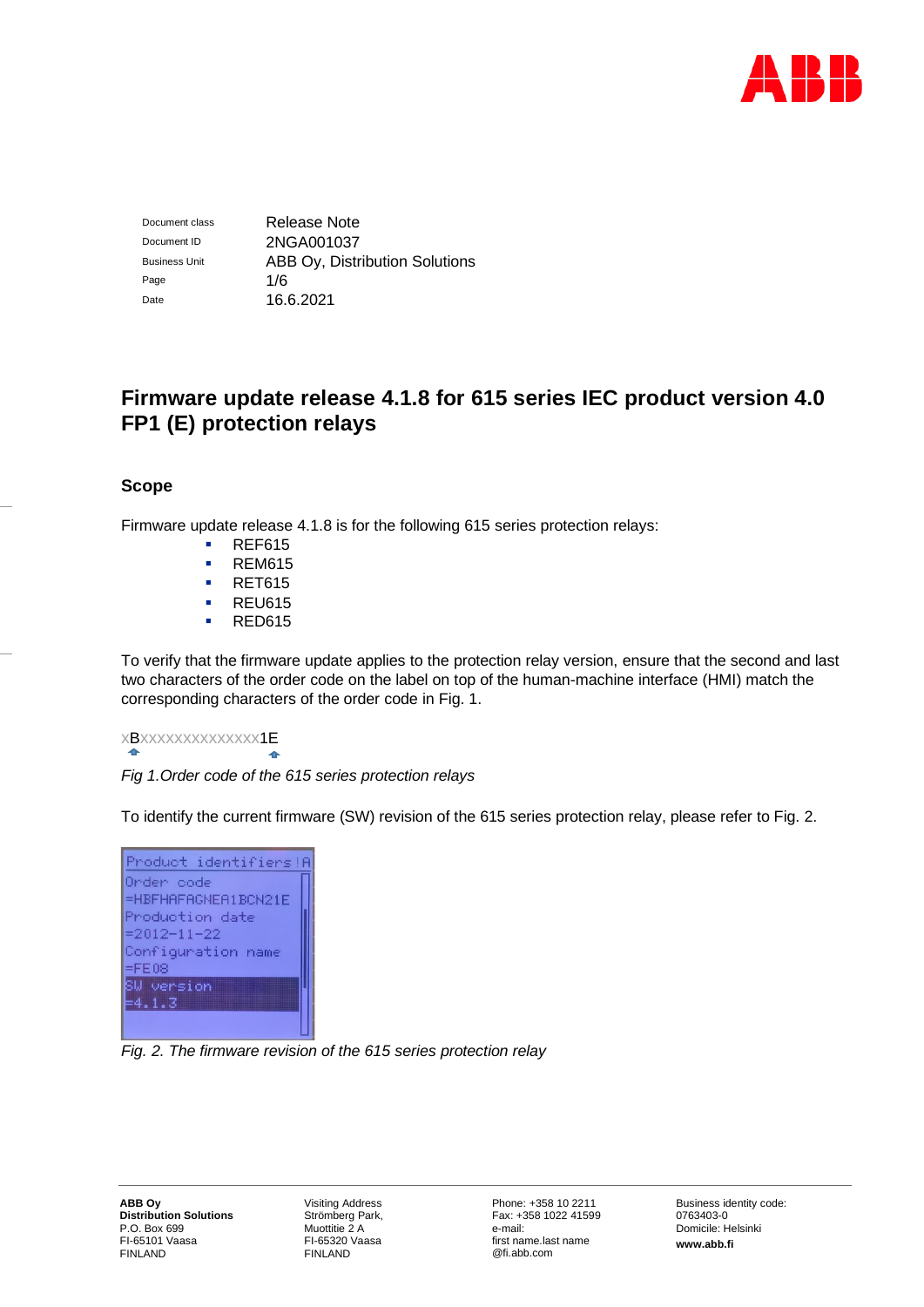

Date 16.6.2021 Page 2/6 Subject **Firmware update release** 

#### **Implemented usability improvements**

The firmware update release includes usability and operational improvements. The following improvements have been implemented:<sup>1</sup>

# **Firmware update release 4.1.8:**

#### **Cyber Security**

- Cyber Security improvements to the "Ripple20" vulnerability in TCP/IP communication stack for normal product usage conditions. Following vulnerabilities has been identified in the product and fixed by the update:
	- CVE-2020-11907
	- CVE-2020-11909
	- CVE-2020-11910
	- CVE-2020-11911
	- CVE-2020-11912

*Note! Some of the security scanners might still report existence of Ripple20 vulnerability after the update. This is a false positive, since the scanners indicate the presence of the IP stack, without being able to check the vulnerability and its fixes.*

#### **Supervision**

- Improving Time counter rollover in relay's communication module that may have caused internal relay fault with error code *IRF116 COM card error* and relay to self-reboot after time interval(s) which is divisible by ~50 days from previous restart.
- Self-supervision improvement for composition detection.

# **Communication**

- Improvement on GOOSE receiving. In a system where one relay is receiving GOOSE communication from multiple senders, it is possible that a communication break in one sender might impact handling of received values from other senders.
- RED615: Improvement at protection communication resoration. In situation where RED615 was powered OFF and ON repeatedly, sometimes protection communication was not restored properly and relay was indicating Code 50 Protection Comm. ("Error in protection communication.")

<sup>&</sup>lt;sup>1</sup> The relay firmware update may also include some minor usability improvements not listed in this note.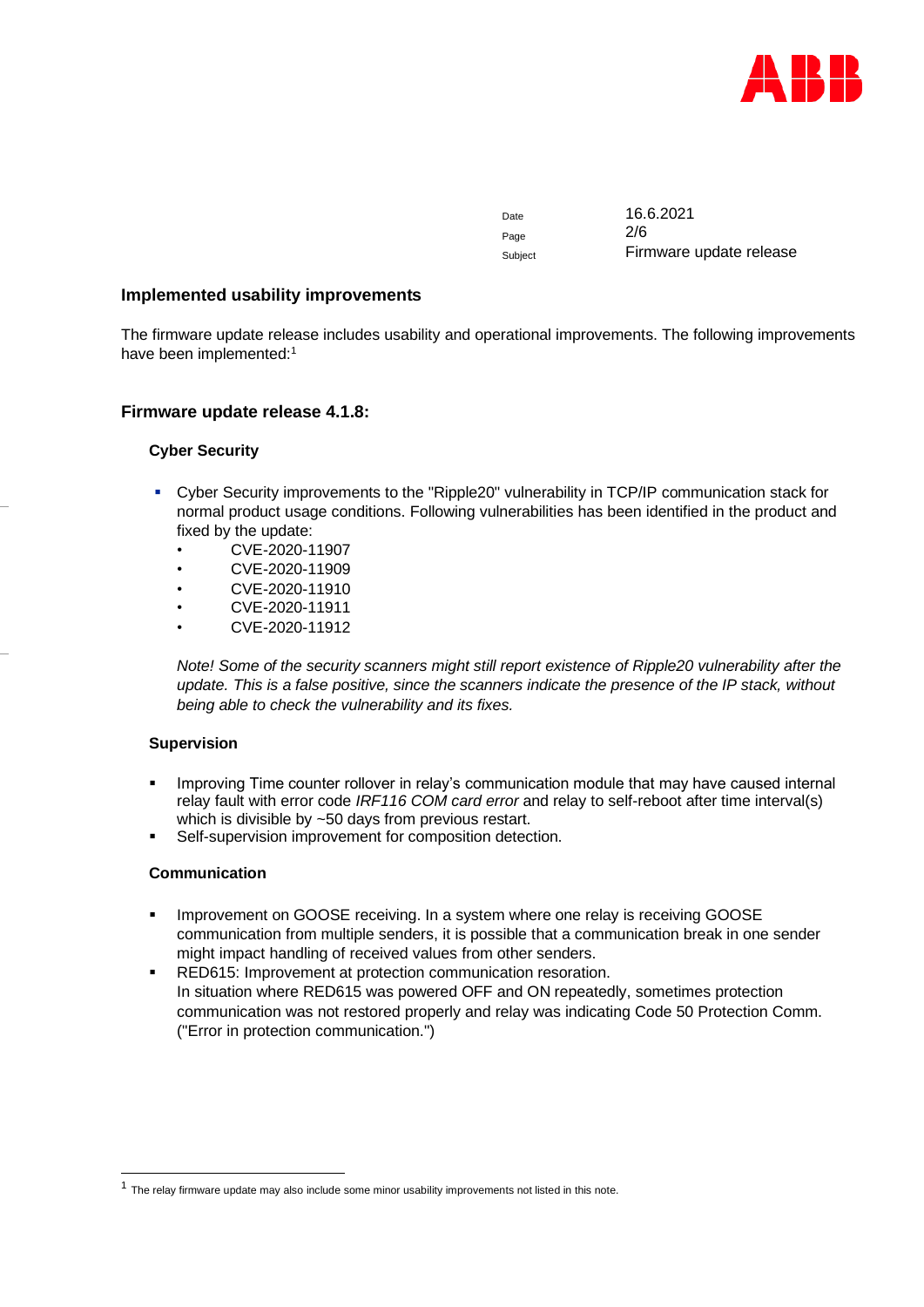

Page 3/6

Date 16.6.2021 Subject **Firmware update release** 

#### **Firmware update release 4.1.7:**

#### **Communication**

**• SNTP time synchronization performance improvement** 

#### **Firmware update release 4.1.6:**

#### **Protection**

▪ The improvement for the Wattmetric-based earth-fault protection WPWDE increases the function sensitivity in intermittent earth-faults when the fault has fault resistance > 100 Ohm.

#### **Communication**

**EXECT** Limitation to the maximum number of files that can be opened by the MMS client. This improves the situation with certain types of MMS clients stressing the relay's filesystem and then causing the Internal Fault "File system error" (Fault code 7).

# **Engineering**

▪ Improved "Current value" setting range of CCBRBRF from 1.00 to 2.00 in local HMI.

#### **HMI**

**·** Improvement to the local HMI reaction to very short and repetitive auxiliary power interruptions.

# **Supervision**

- **•** Self-supervision performance improvement to the internal CPU memory supervision.
- Self-supervision recovery time improved in case of IRF Code 83.
- Self-supervision recovery handling improved in case of IRF Code 79.
- **·** Internal diagnostic improvement for the self-supervision.

#### **Firmware update release 4.1.5:**

# **Control**

▪ Improvement to the synchrocheck function for preventing unexpected short-period reset of SYNC\_OK output. The reset could have be seen in vector shift situations earlier.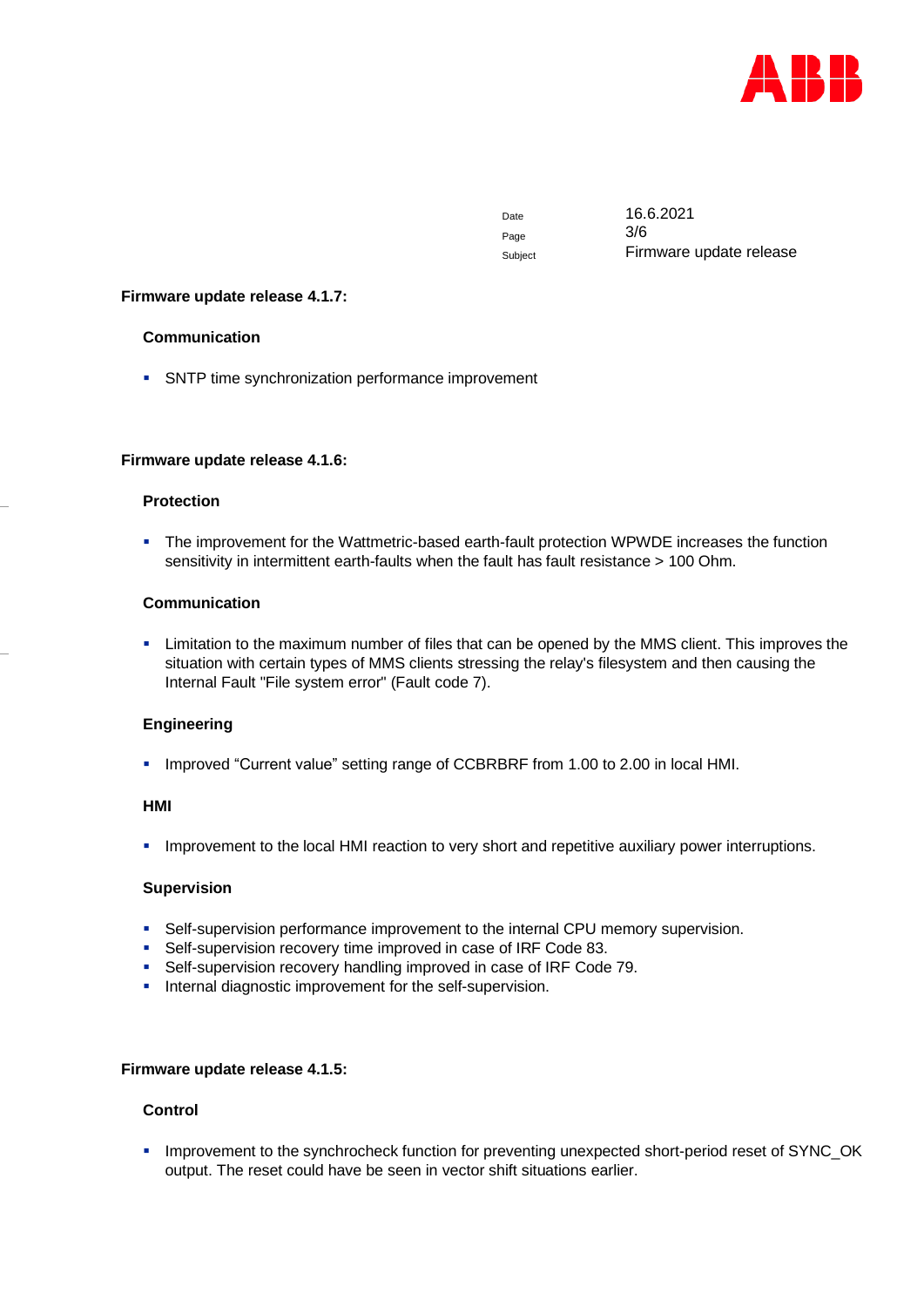

Page  $4/6$ 

Date 16.6.2021 Subject **Firmware update release** 

#### **Firmware update release 4.1.4:**

# **Control**

**.** Improvement to the synchrocheck function for preventing unexpected short-period reset of SYNC\_OK output. The reset could have be seen in very rare situations earlier even when the synchronism conditions were fulfilled and voltages were aligned on both sides of the breaker.

# **Communication**

- **EXECTERCY EXECTERCY PRP protocol functionality enhanced at relay restart situations. This** enhancement prevents short period connection of the LAN A and LAN B networks during relay startup.
- Improvement to relay communication stack software to handle if IEC 61850 Edition 2 fixed length GOOSE messages is wrongly configured to the relay.

#### **Firmware update release 4.1.3:**

# **Control**

**■** Manual control of function block OLATCC1 is now enabled for "Operator" user of the relay.

# **HMI**

- The Local HMI object control selection behavior improved while user log in and log out.
- **·** Improved the fault recorder to not show "out of range" after the relay has been restarted.
- Web HMI functionality together with Russian language in some configurations improved.

# **Protection**

- Improvement to Intermittent earth-fault protection function (INTRPTEF) in "Intermittent EF" mode in case of very small earth fault current Io and high earth fault voltage Uo.
- Improvement to Intermittent earth-fault protection function (INTRPTEF) to avoid cyclic restart of the timer. The cyclic reset time is proportional to the fault current frequency deviation from the nominal frequency. The issue can be seen only when using longer operate time settings.

# **Communication**

- The relay is able to start up normally even if vertical communication data sets are empty or not available at all.
- Behavior of the data attribute LD0.LPHD1.PhyHealth.stVal update has been improved in the restart situation.
- **•** The improvement to avoid very rare situation of the communication breaks in the Ethernet port.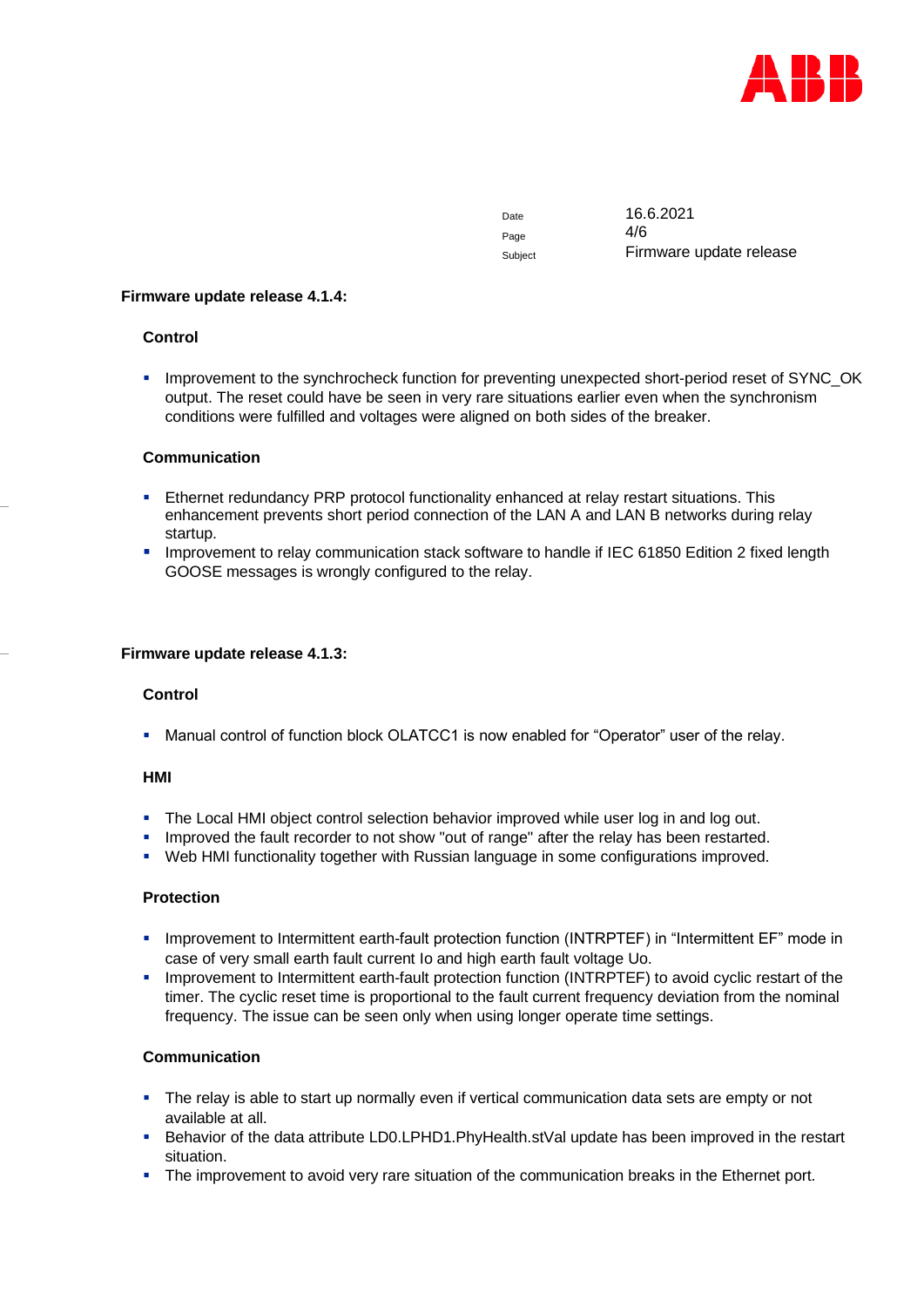

| Date    | 16.6.2021               |
|---------|-------------------------|
| Page    | 5/6                     |
| Subject | Firmware update release |

- **Channel supervision when using HSR has been improved.**
- ARP table size increased to hold more client IPs.
- **E** Improvement of the Ethernet port Link LEDs on the communication card.
- **•** The performance enhancement for system communication (MMS) event sending during extremely high event load situations.
- The visibility improvement of the files to be accessed with MMS file transfer.
- **·** Improved GOOSE sending performance at high application load, e.g. when using complex configurations.
- **·** Improved refreshing logic of current measurement value for Modbus protocol.
- Improvement in Rated primary value (RPV) and rated secondary value (RSV) of the IEC 103 for preventing that the U0 value is constantly zero in IEC 103 disturbance recording.
- **.** Improvement in the time stamp of the disturbance recording for preventing that minutes in the IEC 103 disturbance record might occasionally be incorrect.
- The transmission handling of the disturbance recorder has been improved for IEC 103 protocol when uploading with very fast reading cycles.
- CRC check sum calculation improved for retransmitted variable-length messages with certain masters in IEC 103 protocol.

#### **Supervision**

- Audit trail handling is improved during restart situation.
- Improved failure tolerance of the file system for preventing a possible file opening failure, resulting "CRC error" indication on the Local HMI, after restarting of the relay.
- Self-supervision coverage of the RAM memory has been improved.
- Unnecessary warning is not any more generated by the self-supervision of the RTD measurements in REM615 motor protection relay.